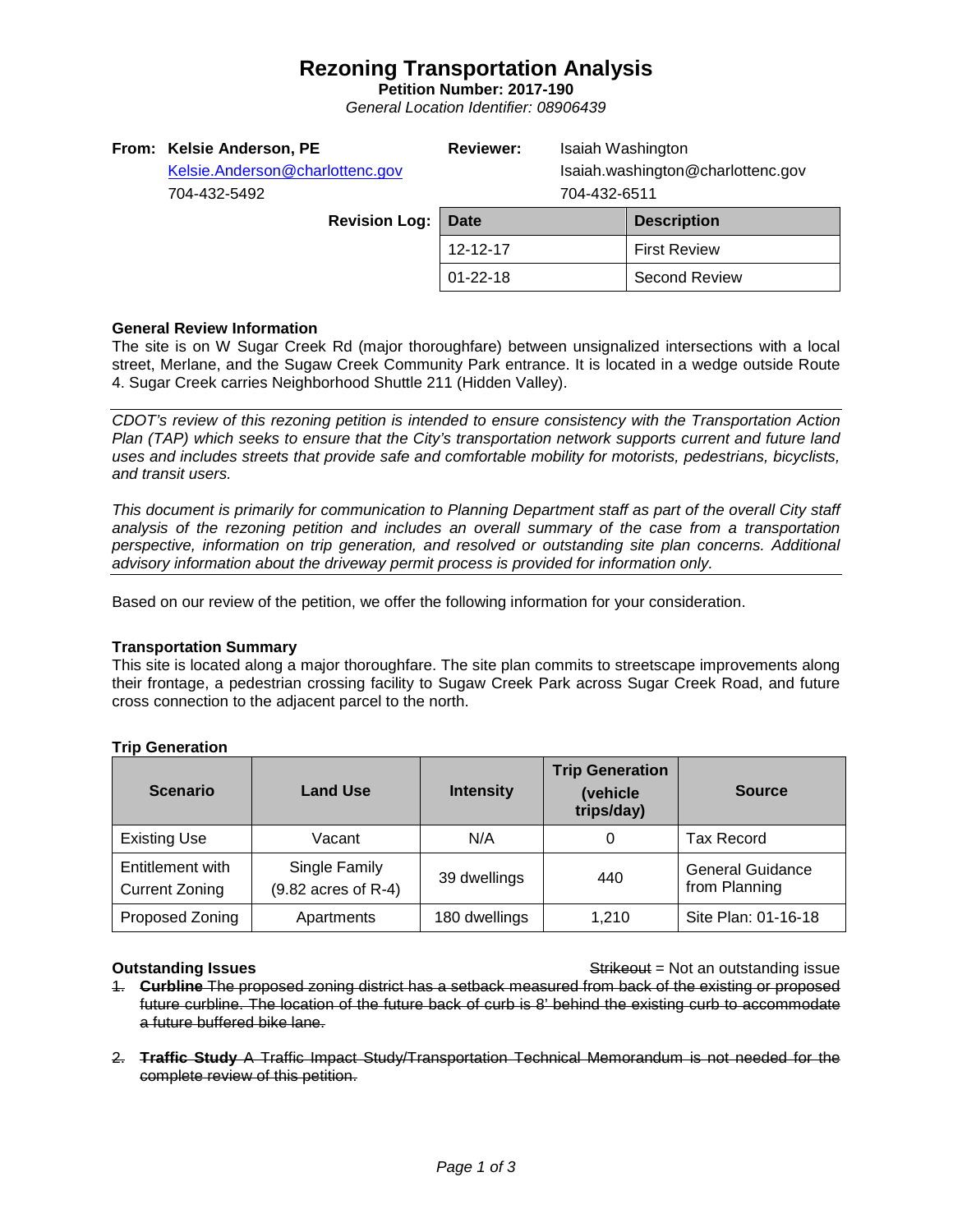# **Rezoning Transportation Analysis**

**Petition Number: 2017-190** *General Location Identifier: 08906439*

- 3. The petitioner should revise the conditional note (5c) and site plan label dimensions for planting strip and sidewalk.
- 4. The petitioner should revise the site plan and conditional note(s) to commit to installation of a pedestrian hybrid beacon and pedestrian refuge at the southern end of site on West Sugar Creek Road to facilitate pedestrian access to Sugar Creek Park and transit stops. A second entrance to the site at the southern end of the site would be acceptable to CDOT if desired by the petitioner.



5. The petitioner should revise the site plan and conditional note(s) to revise the drive aisle shown below to allow permanent public access, use a form consistent with a public street section, and create a stub for future connection and cross access from adjacent parcels.